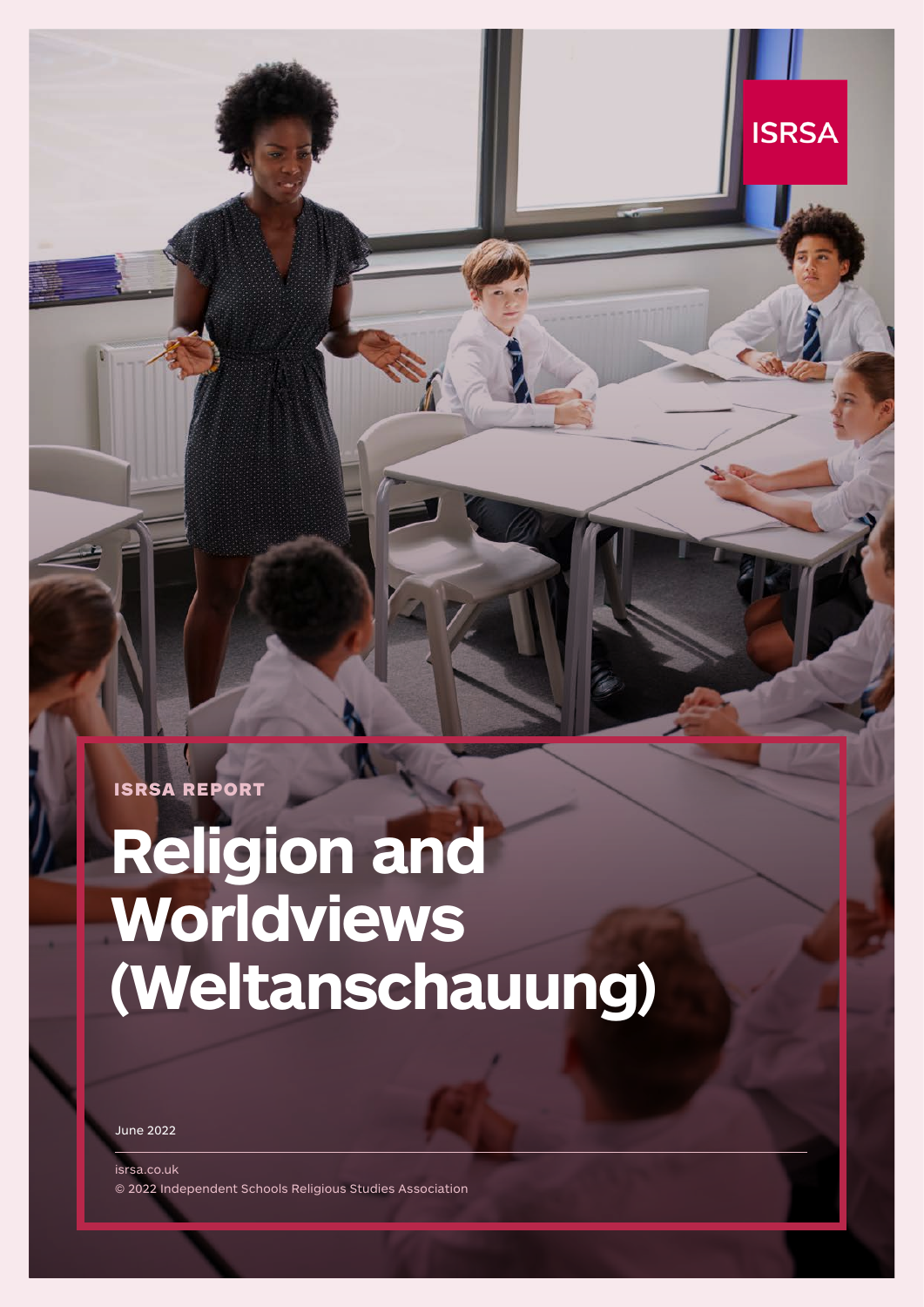

#### **About ISRSA**

The ISRSA affirms that Religious Studies, Theology and Philosophy are academically rigorous subject of vital relevance with a challenging and timeless voice.

We exist to support RS teachers in British independent schools, to provide networking and training opportunities.

We are also the voice for our teachers. We vigorously defend the value of our subject and present our views to educational decision makers.

We carry out cutting-edge research into our subject

We hold a a national annual conference and other smaller regional conferences

We are always keen to welcome new members to our organisation or our Council. Please contact us at admin@isrsa.co.uk if you would like to join.

Our patron is Liam Gearon, Associate Professor in Religious Education at Oxford University.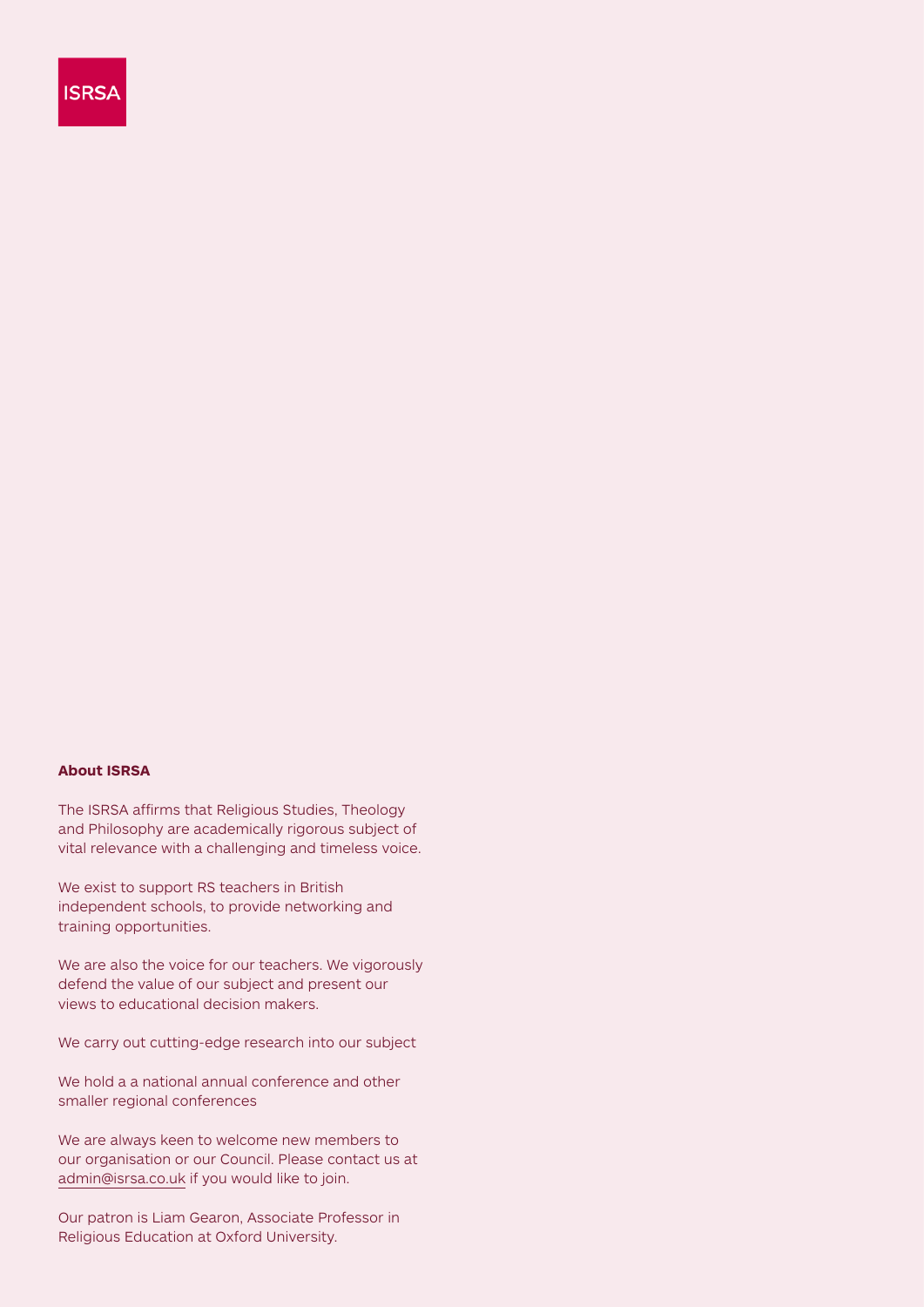### Religion and Worldviews (Weltanschauung)

This report has been prepared for Fiona Bruce MP and members of the All-Party Parliamentary Group on Religious Education. We have concerns about a proposal prepared by the Religious Education Council of England and Wales to change the name and overall approach to the delivery of Religious Studies in the UK. We are the main voice for teachers of RS in UK independent schools and have a strong interest in maintaining an academic approach to our subject.

ISRSA recognises that the CoRE (2018) report

https://www.commissiononre.org.uk/wp-content/ uploads/2018/09/Final-Report-of-the-Commissionon-RE.pdf

was a major initiative to address inadequacies in the World Religions approach to RS and commend it for:

- 1. Its comprehensive evidence-taking from all sectors with an interest in the subject
- 2. Its authoritative panel membership
- 3. Its grasp of the manifold inter-related issues needing addressing (for example, in ITE)
- 4. Seeking to address the presumptions which may be made about pupils.

Building on several previous reports on the state and purpose of RE, this Report was a major contribution.

The current trajectory is to translate the CoRE (2018) report into a 'new vision' for religious education/ Religious Studies. This includes renaming the subject 'Religion and Worldviews' and reframing the **National Statement of Entitlement** (NSE) to require the statutory teaching of humanism and atheism alongside religion, under the umbrella term: Religion and *Weltanschauung.*

The Theos report outlines this 'new vision'

https://www.theosthinktank.co.uk/ research/2020/10/21/worldviews-in-religiouseducation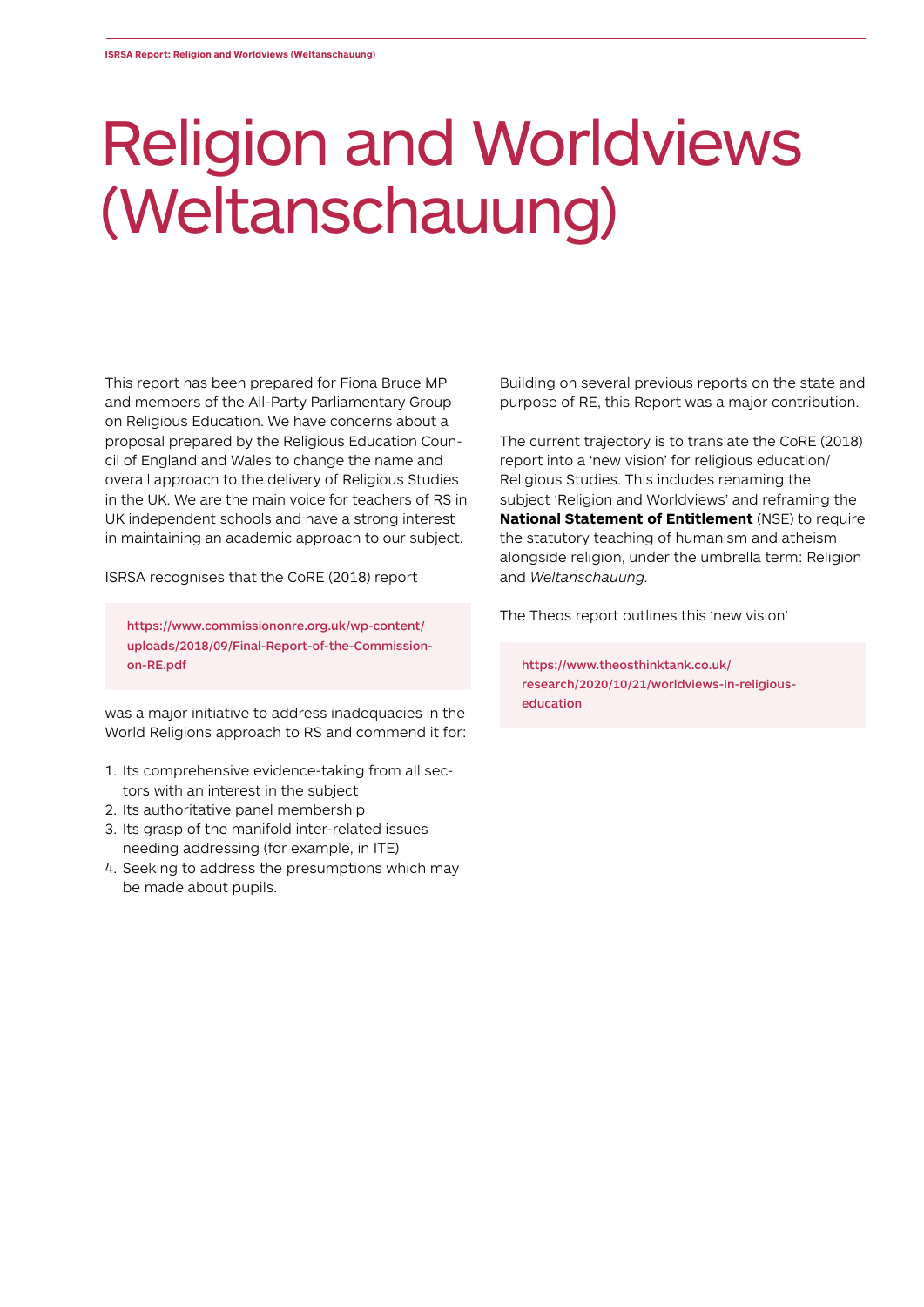### Comments from the ISRSA Council

#### 1. Change of name and approach to Weltanschauung/Worldviews

The claim is that the term 'worldview', is an all-encompassing category into which religious and non-religious both belong. On this view it is claimed that *Religion and Worldviews* is a more helpful subject name than 'Religious Studies' or 'Religious Education' as it includes non-religious perspectives. ISRSA members have raised a number of salient queries concerning the very concept of 'worldviews' as a suitable approach, starting with the difficulty in pinning down what is meant by 'worldview'.

- Is 'a worldview' an individual cultural viewpoint, or is it a way of referring to one's own outlook or a set of shared customs and traditions?
- Is it about the way the world looks to you; or the way your world looks to outsiders? Is it the way you see yourself in relation to those around you; or the way your see yourself in relation to everything (ie. the universal claims you make about the structure of reality).
- Is it about ethos and morality, your style of life, or the distinctive answers you give to existential questions?
- Is it a negative term used to reinforce the otherness of other people and cultures? 'They don't think like us', 'they don't have the same view of reality as we do' so that there are no points of contact. Historically this has been used to justify genocide.

There is reservation regarding the proposed change of name to Religion and Worldviews. *Worldviews* is a contested and recondite concept, which does not strongly recommend it to members of ISRSA for the naming of a school-based academic subject. If a name change is desired, we recommend *Theology Philosophy and Religion (TPR)* - a term widely used in many schools (and universities) now.

### 2. ISRSA members have recognised some possible advantages to a worldviews/ Weltanschauung approach:

- a. There is a growing awareness of the fact that there is no neutral space to consider the major issues of religion. It may therefore aid understanding that non-religious views are not always objective, informed and scientific. Helping students to understand that religious views are not always subjective, ill-informed, non-scientific and mythological is the foundation of good religious studies. All too often secular non-religious ideas are expressed as if they were the norm and not a presumption – a *Weltanschauung* approach might help identify this.
- b. The notion of 'world-view' may also help students to see the relation between philosophy, religion, politics and the history of ideas as well as the way that philosophies inform one another in complex ways.
- c. It may also help students who think they are non-religious to reflect on their own assumptions, moral formation and moral life.

It would be wrong to view this short list as an encomium.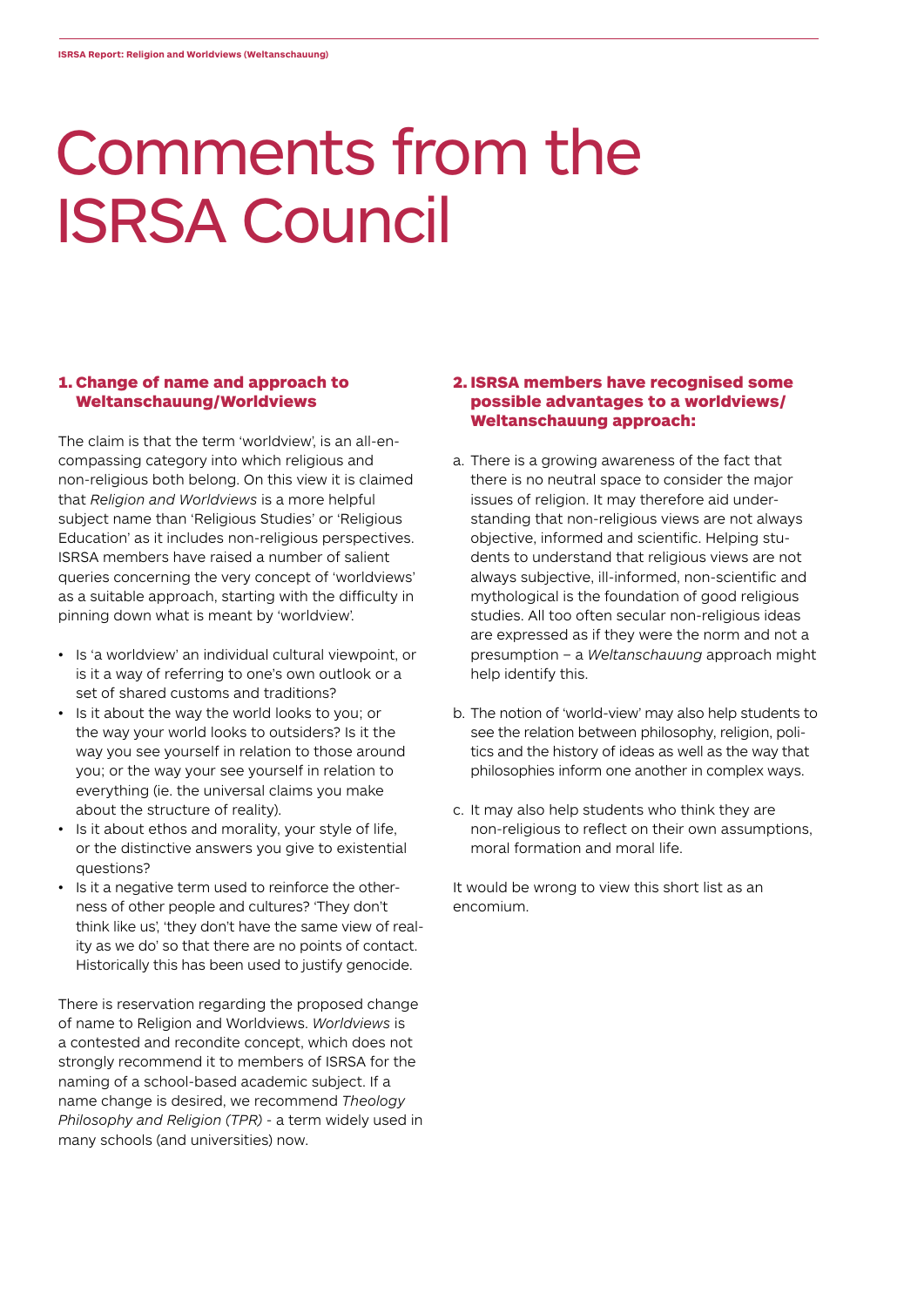#### 3. ISRSA members list their reservations below.

- a. It is questionable whether 'religion' sits inside the umbrella term, 'worldview'. Is religion really a subcategory of the term 'worldview'? The literature is clear that the way *Weltanschauung* is currently used is deliberately secular, and claims to be value free. By placing Religious Studies inside a secular category, the distinction between religious and non-religious is reduced to a mere 'conceptual boundary'. Religion is more than a worldview – it is *a way of life* which involves community, shared values and the sense of the transcendent. The suspicion is that the worldviews proposal is driven by a maximally secular agenda which sees all ideas as equal but in which the 'secular' is the 'most equal'. Members think the distinction between religious and non-religious is a valuable one which may risk being undermined by a worldviews approach.
- b. There is a danger of a colonialist and '*western*' approach to the teaching of religions which subjects them to the descriptor 'worldview', which they would never use of themselves. The change may determine that religions are taught not in their own right having their own integrity and particularity but as a primitive expression of thought. The *Weltanschauung* approach is potentially deeply *phenomenological* and sociological in its conception of religion, where religion is seen only as a social and/or psychological construct. The worldviews approach readily falls prey to failing to recognise its *own* 'worldview' to speak of religion this way. Suspicion that the worldviews 'worldview' presumes, but does not acknowledge or evaluate, Feuerbach's influential maxim that when people talk about God, they are really talking about themselves.
- c. There are deep seated epistemological reservations which remain unresolved. How can the worldview of any culture be recognized, understood and shared? How can pupils inhabiting their own worldview interpret another? This threatens the internal coherence of the worldviews approach

as an educational method – it is impossible to understand the social reality of another, to hold the jar of civilisation to the light and expect worldviews to separate like oil and water. Yet the Religion and Worldviews *(Weltanschauung)* proposal assumes that children, from the age of 5, can do just this.

- d. Religion & Worldviews entails a multi-disciplinary approach recommending a smörgåsbord of approaches - from psychology, sociology, history and philosophy to ethics, politics and psychology. Three fears that members have expressed are summarised here. (a) That this will prove unrealistically ambitious (b) That diverted by the pursuit of psychology, sociology etc. religious studies will be secularised, and students further disinherited from serious study of the sacred. Historically, western worldviews philosophy *has* excluded the transcendent or revealed, and attempted to devalue religious intellectual traditions. Fear that by this proposal, sociology, anthropology and psychology will effectively overwhelm the RS curriculum and exclude questions about the transcendent and the revealed. The study of the benefits of sacredness and what it confers on a human life insofar as it transforms perceptions, (for example the living of a life received and offered as a gift), is encountered by few outside the classroom. This makes RS a unique inquiry, and it has its own ancient and very respectable intellectual pedigree designed for the task. (c) That, in cutting across established disciplines, worldviews will adopt and discard piecemeal according to imperatives that have no academic rationale. We imagine a great tank ploughing through perfectly respectable disciplines carrying swarms of students behind it with little hope of forming an educated view of any of them or forming insight into sacred things. A worldviews approach to RS seems destined not only to reinforce a student's established 'worldview' but to convert their enthusiasm for it into expertise. This is to undo the effect of education.
- e. Will the worldviews approach reflect the fact that the religious traditions of Great Britain are, in the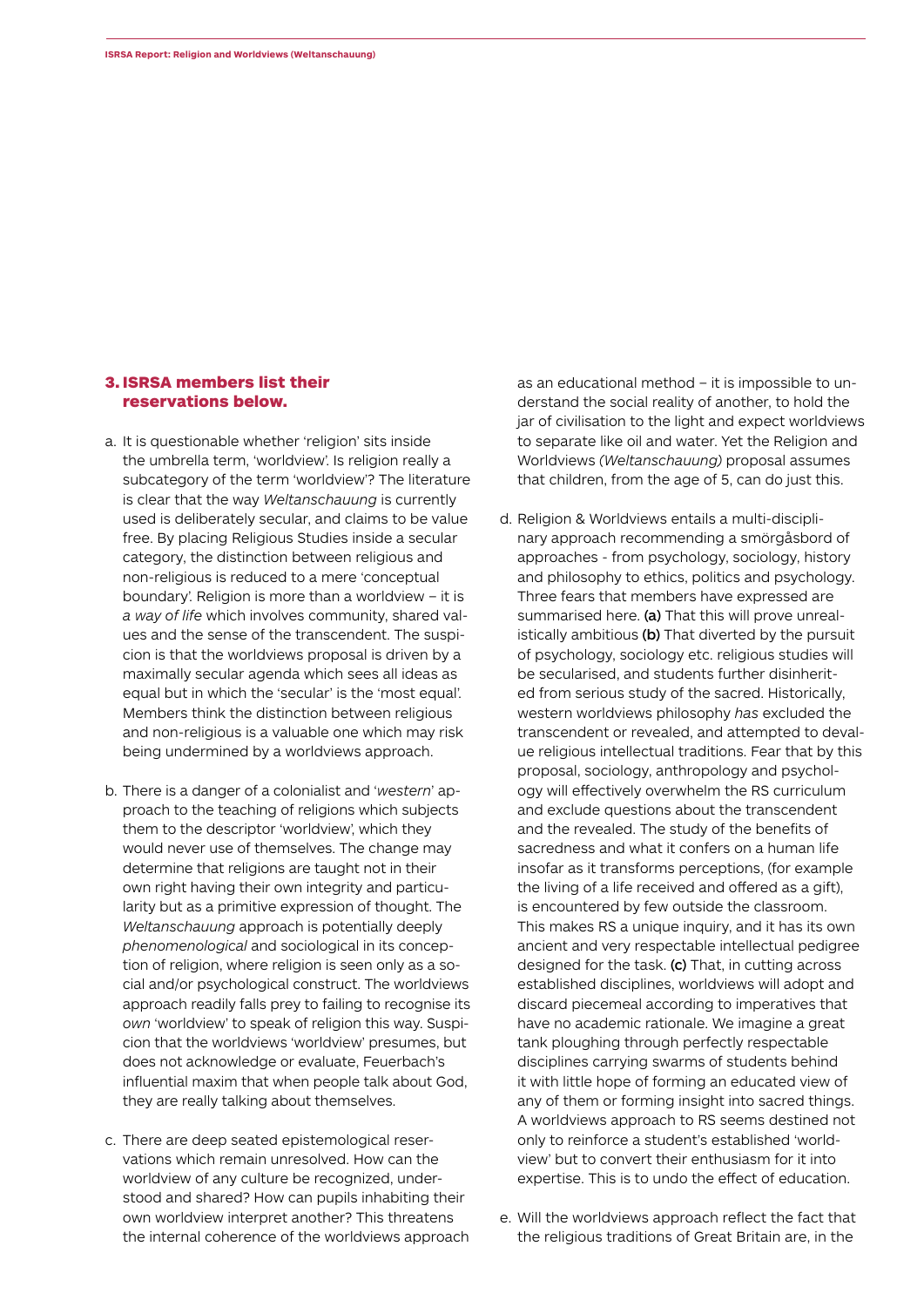main, Christian? There might well be a relativist presupposition underlying the proposal, in which every worldview is equal. If so, this approach will not preference Christianity and 'reflect the fact that the religious traditions in Great Britain are, in the main, Christian while taking account of the teaching and practices of the other principal religions represented in Great Britain'. (Education Act (1996 Section 375 (3)) / School Standards and Framework Act (1998, Schedule 19, para.5)) The purpose of education is not just to act as a mirror but to form and shape the way we understand and interpret who we are as a community. The cultural heritage of Britain is Christian, and this is part of the glue of our society which helps promote a sense of British values, common purpose, and build a community resilience and a willingness to sacrifice for the common good. Christianity deserves a privileged place on the curriculum and a worldviews approach may threaten this.

- f. Given the potential for future wars of religion there is a place in education to teach students about the nature and character of religion *in its own right*. Given that the dominant cultural perspective of the UK is generally humanist/atheistic most students have a good grasp of what these points of view entail and they are already included in well taught RS classes as a critique of religion and vice-versa. Perhaps what is needed is more lessons like this, where non-religious positions are not taught in their own right, but as atheist critiques. This would not require any change to the curriculum.
- g. The big metaphysical questions about the ultimate nature of reality are critical to the study of religion. The worldviews approach has historically resulted in the rejection of metaphysics and a critique of religion (Freud, Durkheim, Marx, Feuerbach, James et al) fuelling atheism and secularism. It is questionable whether an approach which has historically rejected metaphysics is an appropriate philosophical and pedagogical driver for the teaching of religion. Religions are connected to one another in historical and conceptual ways and this connec-

tion is often accounted for in terms of the metaphysical. The rejection of metaphysics post Hume, is now being strongly questioned by philosophers.

h. There is a general fear that a shift to worldviews, rather than improve academic standards, will not prepare students for GCSE/GCE RS, even less philosophy and/or theology at university level. Approximately 50% of schools must teach according to an Agreed Syllabus up to KS4. In order to retain academic standards, the worldviews approach is unlikely to be adopted by academic schools. University colleagues have voiced particular concern over progression paths from school to Higher Education should a religion and worldviews/*Weltanschauung* model be adopted.

ISRSA share the desire of the commission on religious education to improve how well the subject is taught and to ensure provision is met. We endorse the fact that the low percentage of specialist teachers (in RS three times more lessons are taught by non-specialists than history), lack of adequate training and a general failure at government level to support the subject is responsible for the poor delivery of the subject, but not an inherent failure of the subject itself. There is no reason to believe that additional specialist teachers will be provided or that decisions such as the exclusion of short course GCSE Religious Studies from school performance measures, the omission of RS from the EBacc and the rejection of RS as a facilitating subject by the Russell Group, will change as a result of a move towards a worldviews approach. We regard these facts as a jointly sufficient explanation for the decline of RS in the UK. There is a real risk that a shift to worldviews, rather than alleviate the problem, will divert people from it.

We are unconvinced that the introduction of a worldviews approach is a solution to the problems faced by our subject area and believe that it will quite possibly work to further undermine it.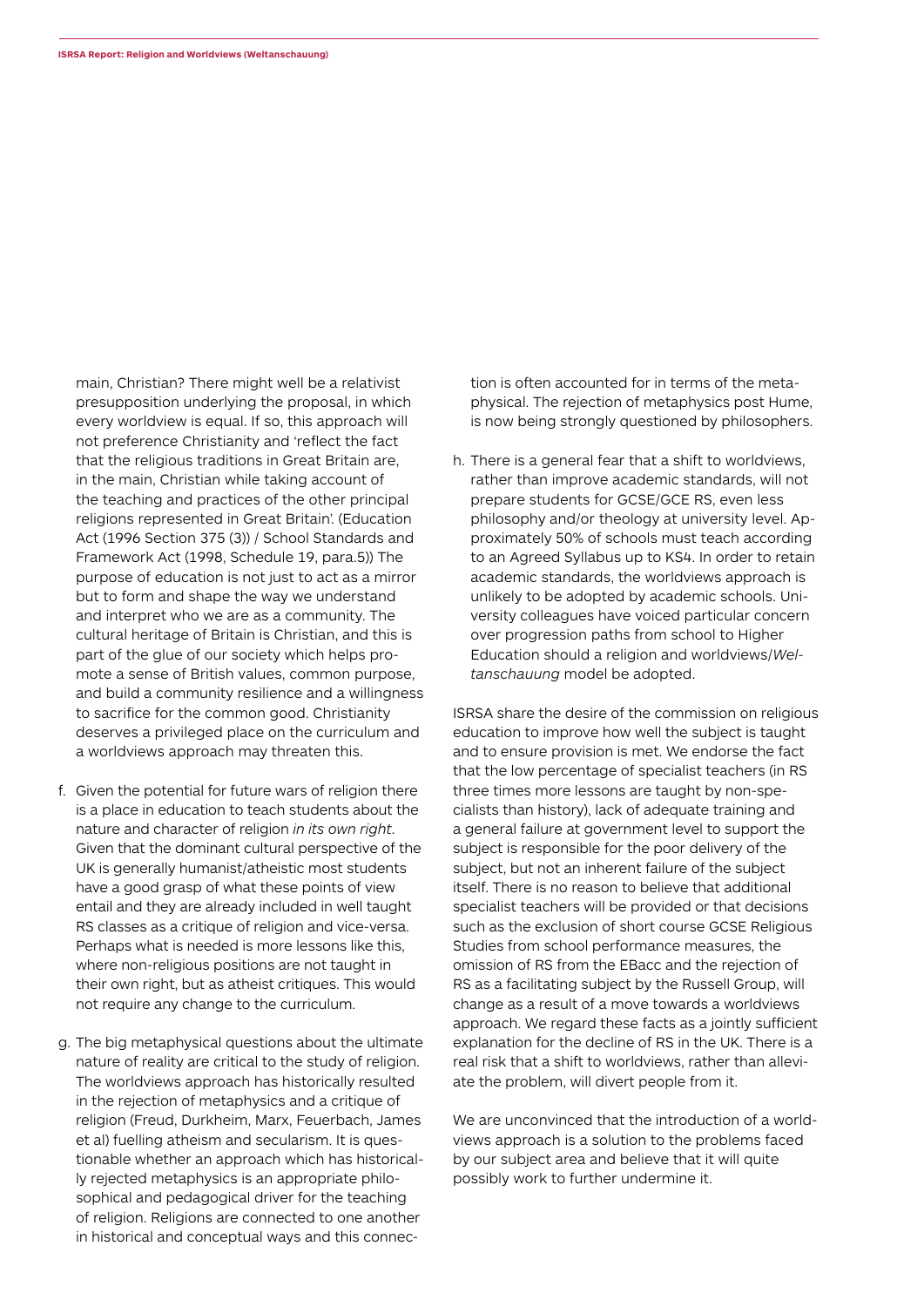### **Conclusion**

Until very recently Religious Studies was a growth area in most schools in the UK with teachers leading large thriving departments. We have experienced a sudden decline in uptake which we do not believe will be reversed by the religion and worldviews proposal for the following reasons:

- ISRSA members are unconvinced that the *World Religions* model, which it is argued needs to be replaced, *is* the core curriculum approach in most schools (theology, philosophy and ethics dominate the curriculum, not world religions).
- We do not feel invested in proposals to rename the subject 'Religion and Worldviews' and we suggest *Theology Philosophy and Religion (TPR)* is already mainstream and would find wider acceptance.
- We have particular concern about the general worldviews approach which struggles to find an academic footing.

• We do not agree that it is desirable to teach humanism and atheism alongside RS, under the umbrella term Religion and *Weltanschauun*. We have detailed above our particular concerns about this, including questions relating to the provenance of the term 'worldviews' *(Weltanschauung)* and the core unexamined philosophical assumptions beneath the surface.

We have prepared this report to share our fear that replacing RS with Religion and *Weltanschauung* will weaken the academic respectability of our subject and further undermine it.

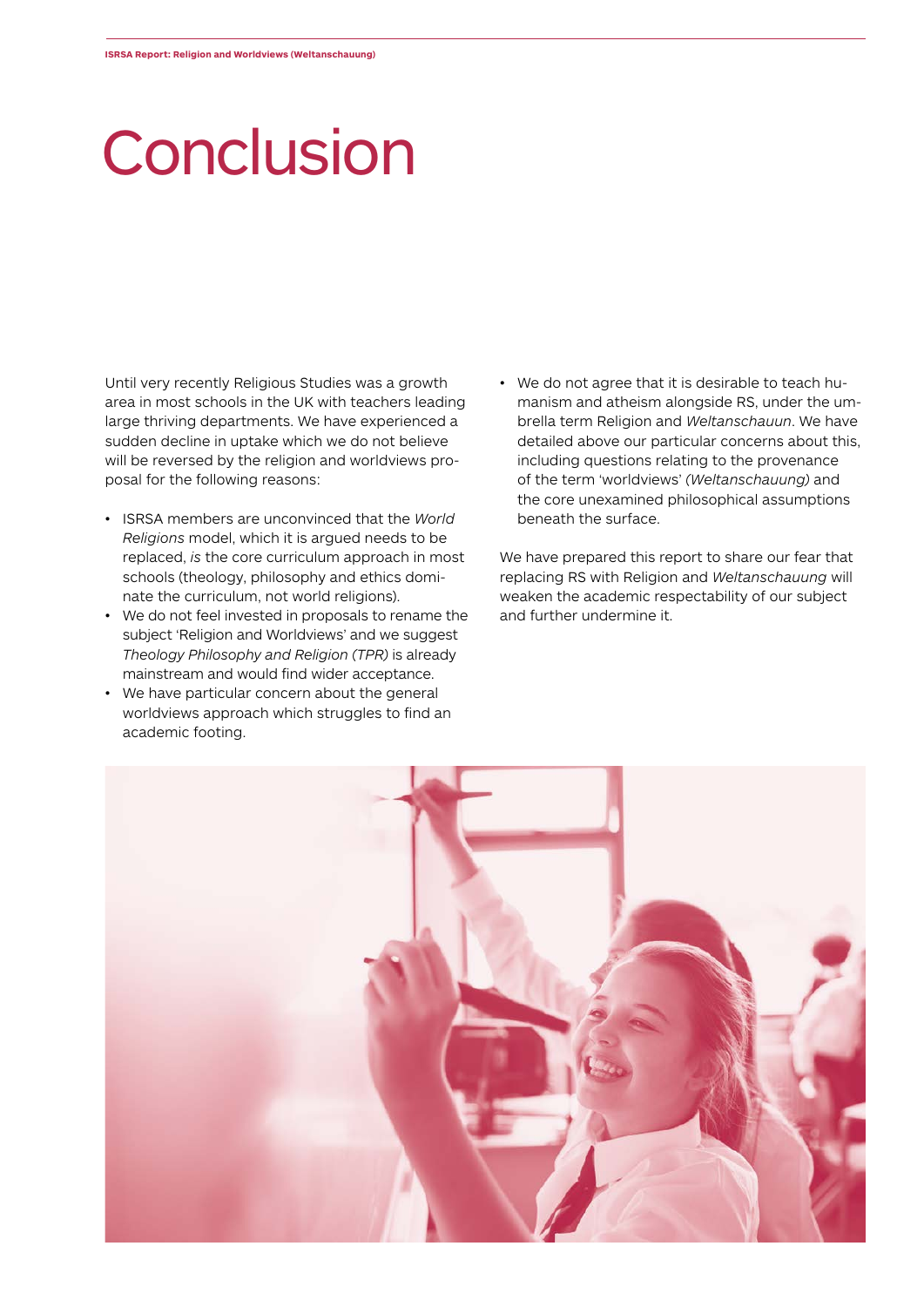# Recommendation

Before progressing with proposals to change the name of the subject we recommend:

- Perusal of other possible names for Religious Studies to avoid something as recondite as 'worldviews'
- Gather evidence from across all types of school to substantiate the claim that the 'world religions' approach is 1. mainstream and 2. problematic

To ensure that future changes will have a positive effect on the subject we recommend a review of factors we believe have impacted negatively on RS:

- An assessment of the impact of high percentage of non-specialist teachers on delivery
- The exclusion of short course GCSE RS from school performance measures
- The omission of RS from the EBacc
- The rejection of RS as a facilitating subject by the Russell Group
- The impact of GCSE AS and A level reforms